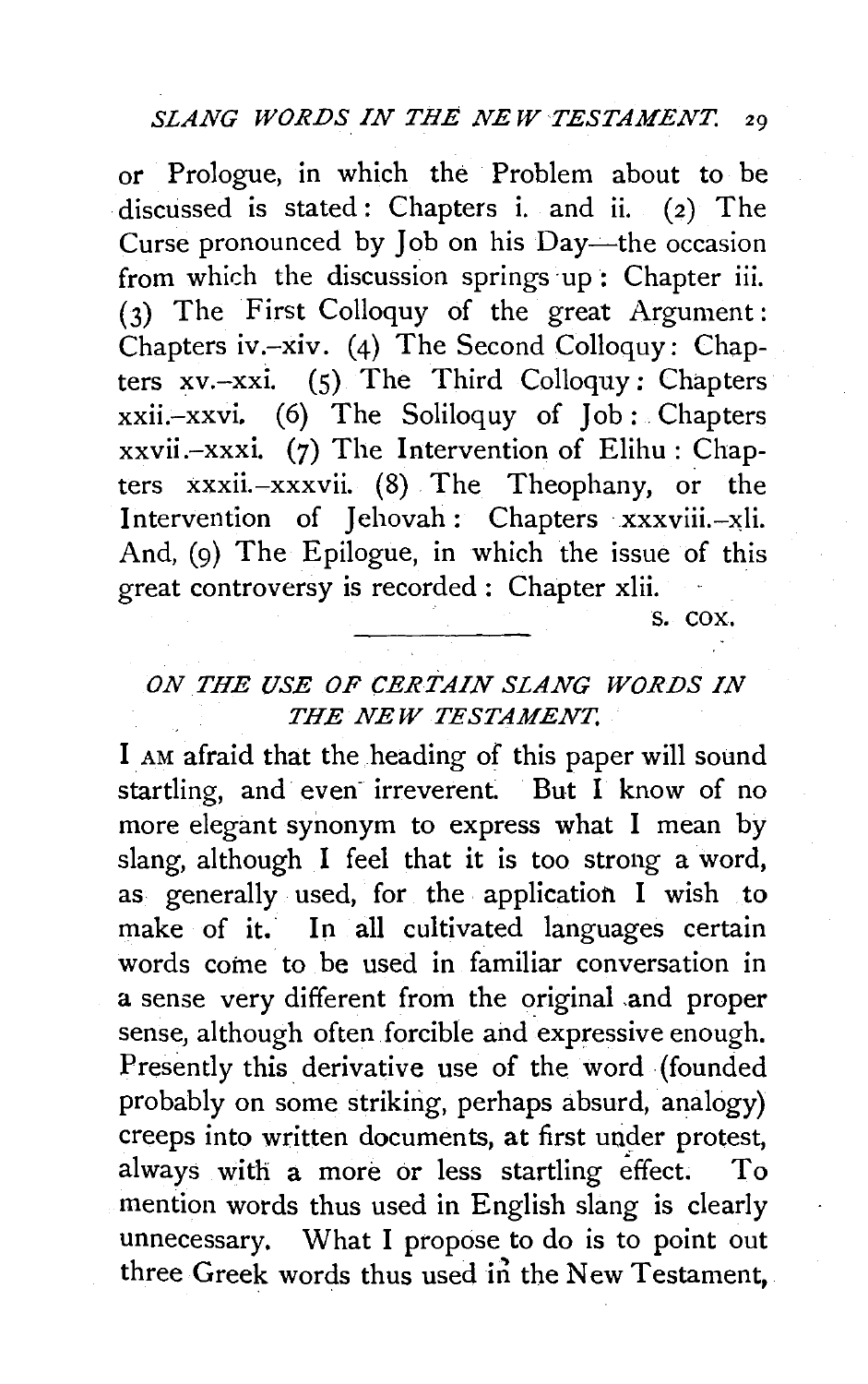and to compare them with equivalent or similar words in our own common talk.

The first of the three, and the best as an example, is the word  $\sigma \kappa \hat{\nu} \lambda \lambda \omega$ , which I venture to think very closely represented by our word "worry." If I am right in my understanding of it, its primary application is to sheep, or other tame animals, hunted and torn by dogs or other natural enemies. It is in this sense that it appears to be used by St. Matthew in Chap. ix. 36, recalling probably our Lord's own use of the word on this occasion. The true text reads thus: "And seeing the crowds, he was full of pity for them, because they were worried  $\lceil \frac{\partial \sigma}{\partial x} \frac{\partial \psi}{\partial y} \frac{\partial \sigma}{\partial x} \frac{\partial \psi}{\partial y} \rceil$  and thrown down, as sheep which have no shepherd." How forcible and natural is the metaphor here, and how in keeping with so much in Ezekiel and elsewhere ! Abandoned by their shepherds, what is the fate of the hapless sheep, but to be worried and chased by wolves or jackals, and at last to throw themselves down, exhausted and hopeless, to die ? The priests and scribes and elders were the shepherds whom God had appointed over his flock ; but they had fed themselves only, $-$ or, at most, only stuffed with unwholesome food a small clique of their own at Jerusalem,-while the multitudes of populous Galilee had been left in their ignorance a prey to every impostor and every fanatic that came to make havoc of them. This seems to me the great sin of the •• rulers" at the time *cif* Christ's appearing : they confined their care and their sympathy to the few who belonged to their party, and made no effort to teach and guide aright the multitudes whom Christ found so ready to listen to his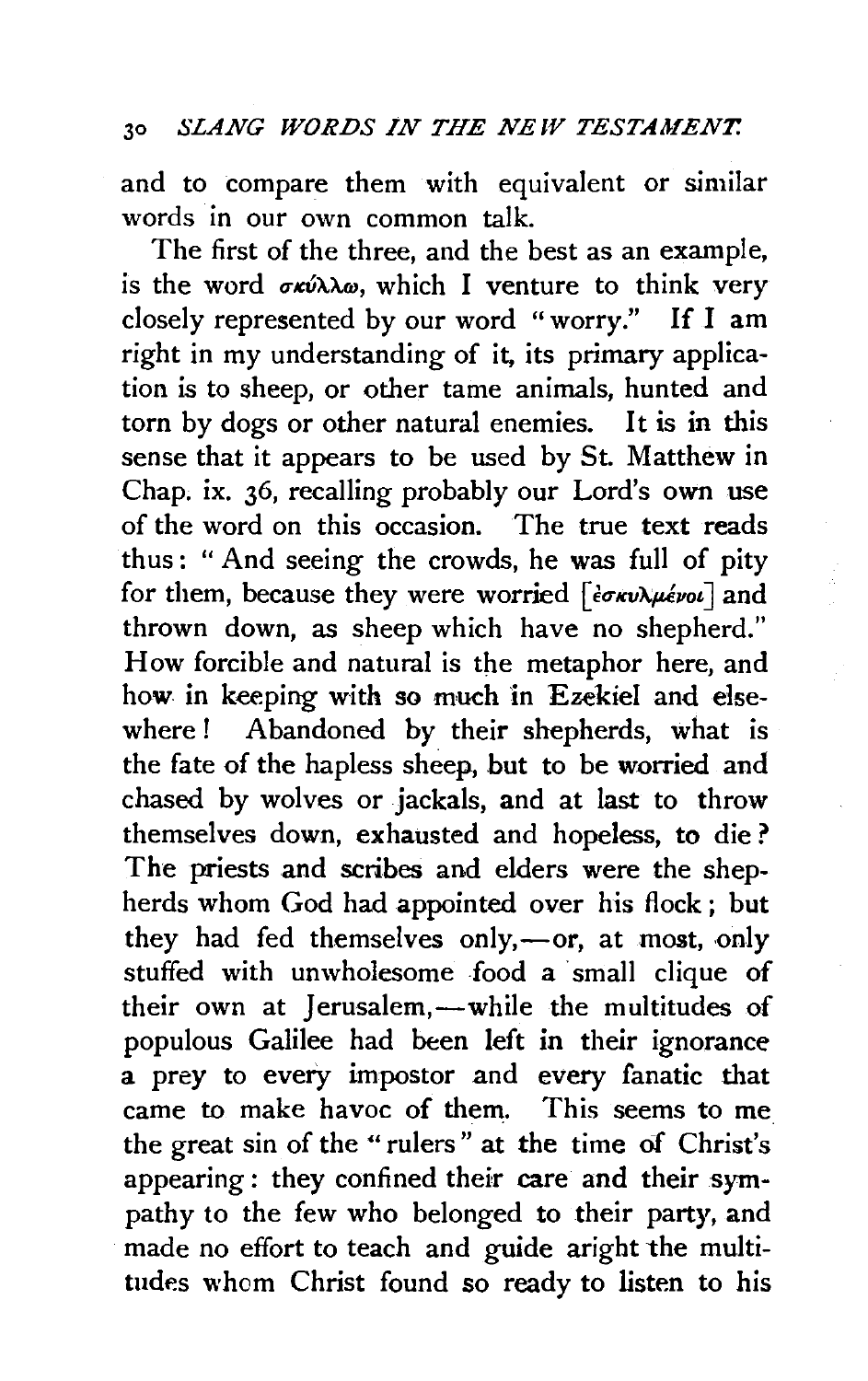(often unpalatable) doctrine. This people, they said, which knoweth not the law, is cursed. So " this people " were like sheep worried by wild animals, and if any one has seen a flock that has been thus worried, he will feel the tremendous force of the simile, simple as it is.

But it fared with " σκύλλω" exactly as it has fared with "worry:" it came to be used familiarly in the common talk of common life and lost more and more of its sharpness of meaning, until it signified no more than "tease" or "trouble." It is this "slang" use of the word-so absurdly different from the proper use-which we find in St. Mark v. 35, and in St. Luke viii. 49 and vii. 6; and we find it, just as we should have expected, in the homely unstudied sayings of common men as reported by the Evangelists. In the one case it is the servants or de· pendants of Jairus who hurry to meet him, and to prevent him from giving useless trouble to the great Teacher : " Thy daughter is dead [St. Mark]; why *worry* the master any more?" or, "Thy daughter is dead [St. Luke]; do not *worry* the Master." Is it not exactly what might be said now under similar circumstances ? Still more curious perhaps is the use of the same word in the second case by the Centurion, a man who possibly had risen from the ranks: "The centurion sent friends to meet him, saying to him, Lord, do not worry thyself  $\lceil \mu \eta \sigma \kappa \omega \lambda \lambda \omega v \rceil$ , for I am not worthy that thou shouldest come under my roof." Here the imperative middle is used, exactly as we should say in familiar talk, " Don't worry yourself;" or, absolutely, "Don't worry." To say that such a slang use of the word is unworthy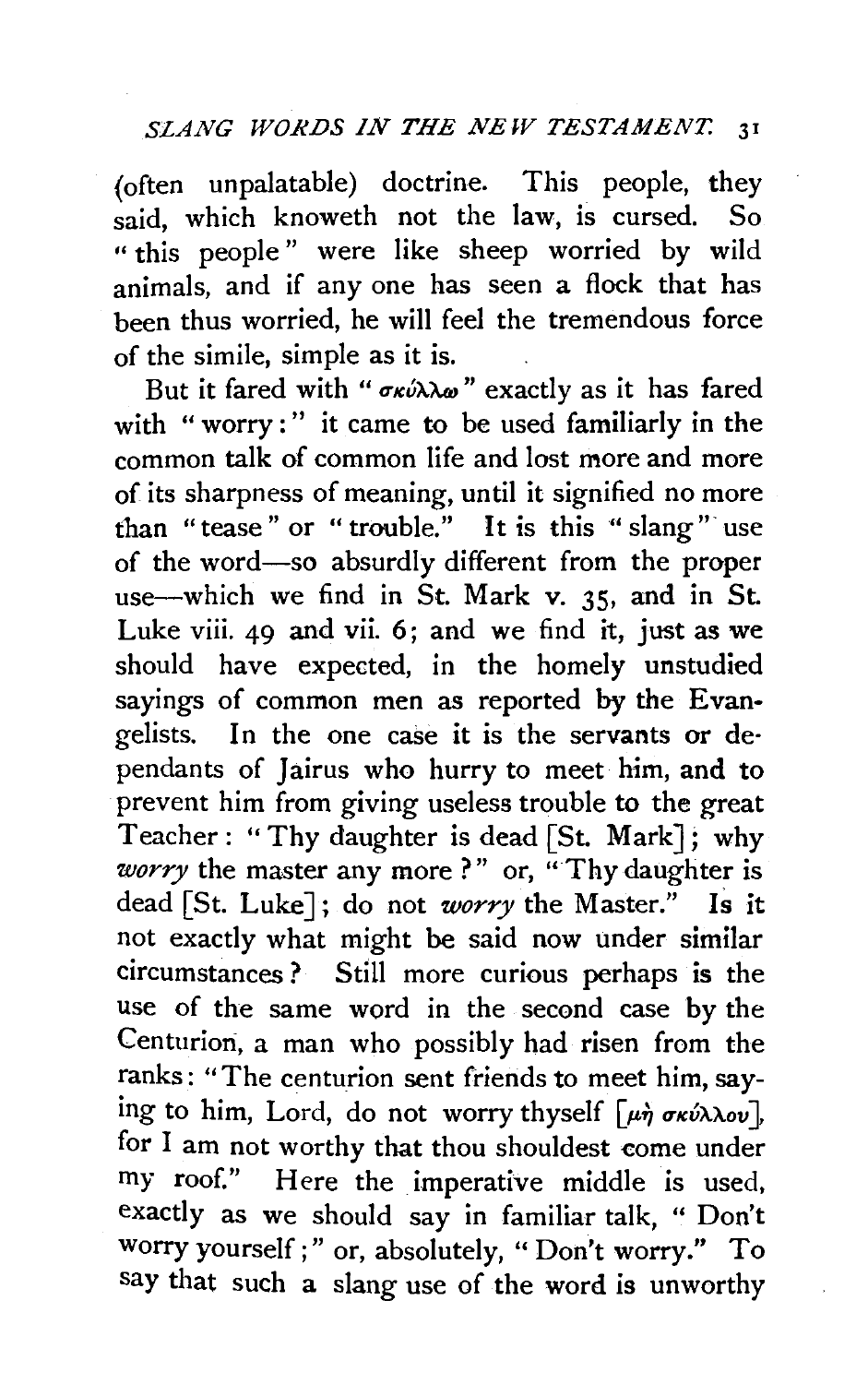of the New Testament is only to say that the Evangelists were bound to polish up the diction of servants and soldiers, instead of reporting it in the most life-like way possible.

The second instance to which I shall draw attention is comparatively well known, but it is remarkable as being used by our Lord Himself as well as by St. Paul. It occurs in the parable of the Importunate Widow (St. Luke xviii. 5), and is lost to sight in the tame translation of our Authorized Version, "lest by her continual coming she *weary* me." The word  $\hat{v}_{\pi\omega\pi i\alpha\zeta\omega}$  is well known to have been a pugilistic term, corresponding to the word " punish" in the slang of the " ring," but having special reference to the eyes of an antagonist. St. Paul uses the word in a sense less removed from the primary in I Cor. ix. 27, "I punish my body." One might almost translate (if the vulgarism were not intolerable), "I *give it to* my body;" but pugilism was so much more respectable among the Greeks that the Apostle could use a pugilistic term which can find no admissible equivalent in decent English. In our Lord's parable, however, the word has departed still further from its primary sense, and in the mouth of the unjust judge is clearly " slang.'' It is the poor widow who is to "bruise" the lazy judge, not by blows, nor by unsparing treatment, but simply by importunity. I know of no English equivalent which at all preserves the metaphor except the slang word "bore," and that is founded, apparently, on a different though not very dissimilar analogy. I suppose that a man is "bored" when the sharp pertinacity of another threatens, as it were, to drill a hole into him, as the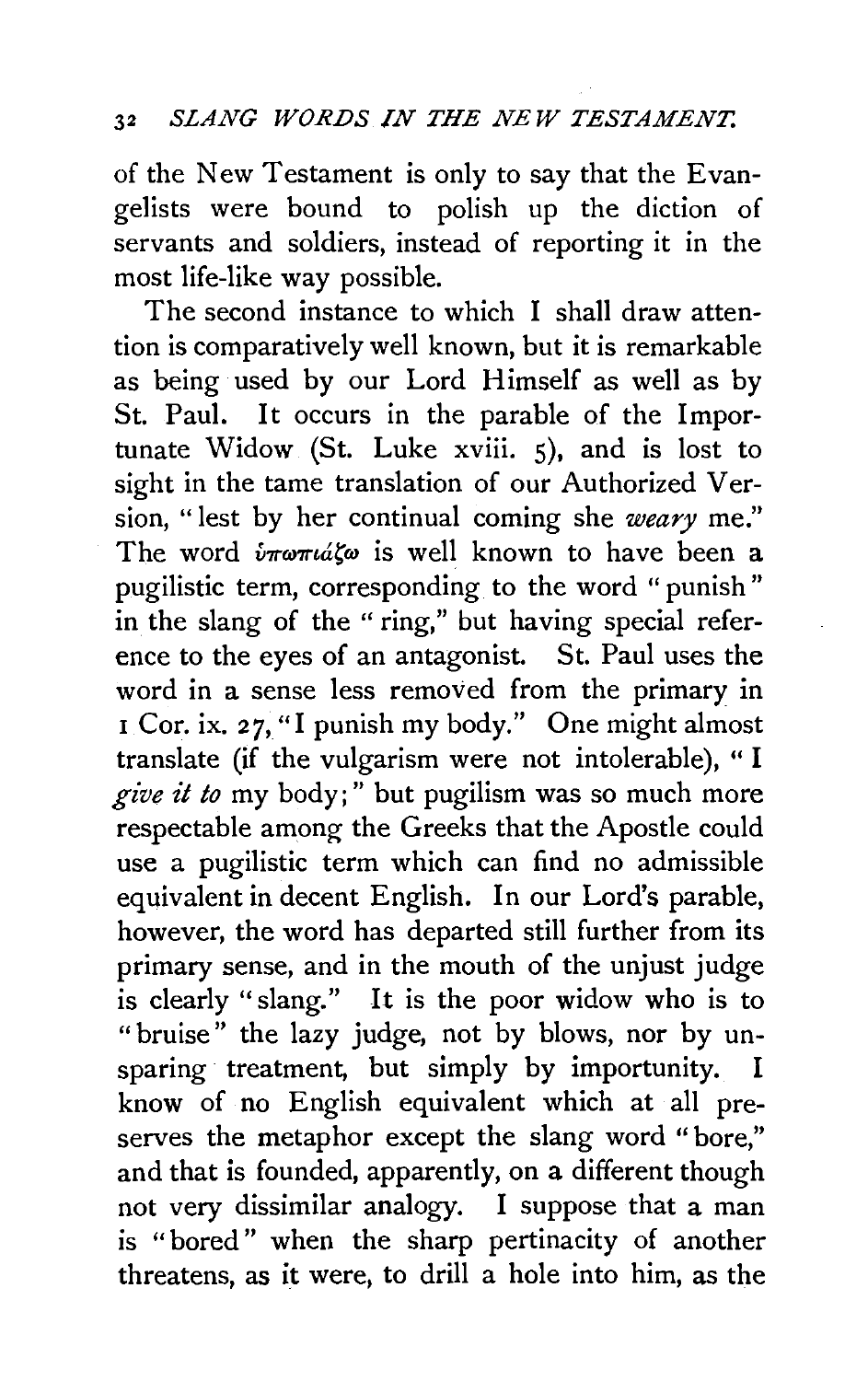ceaseless turning of a metal point will bore the hardest rock. Certainly the metaphor is far-fetched enough, and one must admit that the Greek equivalent is the more expressive of the two ; it is well known that the constant repetition of a very light stroke upon the body will produce a painful bruise at last. I do not know, however, how the sentence can be better rendered in English than, "lest by her continual coming she bore me."

The last instance I shall take is far more obscure, and therefore I can only suggest what seems to me the probable force of the word in question. I refer<br>to the use of *ratavaorán* in 2 Cor. xii. 12. 14. It is to the use of  $\kappa a \tau a \nu a \rho \kappa a \omega$  in 2 Cor. xii. 13, 14. translated in the Authorized Version, "to be burdensome to "-a rendering obviously too tame and too little specific to suit either word or context. What the word signifies is evident, for it was what the Apostle had steadily declined to do-viz., live at the expense of the Corinthians. Now there are in all languages many ways of expressing this idea, mostly more or less uncomplimentary. It is likely, I think, that the Apostle would in this place have used one of the more disparaging expressions, for evidently there is a good deal of restrained sarcasm and scorn of mercenary motives in this part of his letter. Yet the word does not at first sight appear to have much point, for it is generally translated, "render numb," or, "make torpid" (cf. Gen. xxxii. 25, LXX.), and is a verb formed from  $v\acute{a}\rho\kappa\eta$ , the name of a kind of torpedo which has a reputation for numbing the hand that touches it. But I venture to go back to the fish itself, and to suggest that the popular use of the word was a somewhat different VOL. IV. 4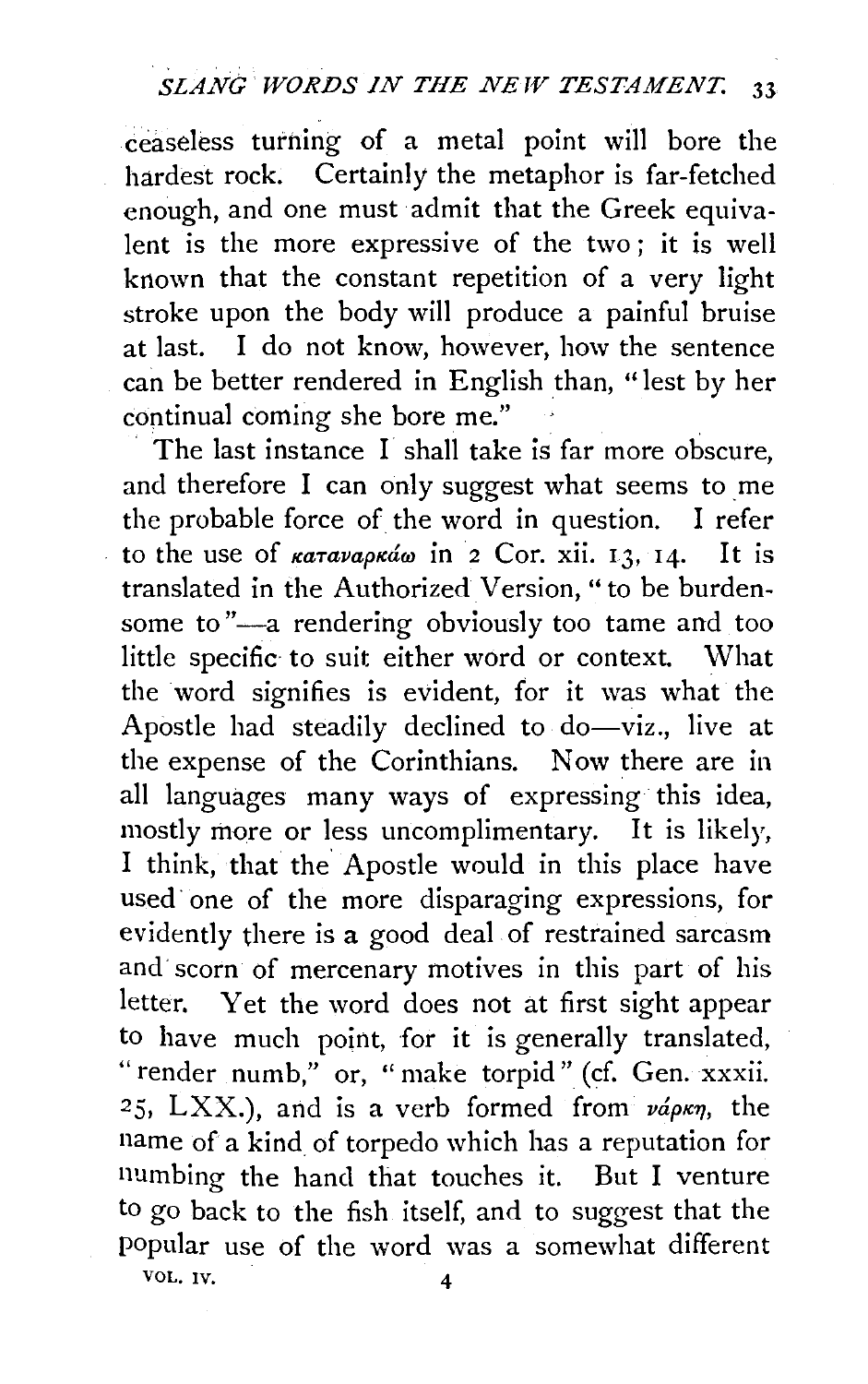one. \Vas not the torpedo supposed to attach itself by suction to some creature of larger growth, and to make use of it for its own support? Whether it really does so is of comparatively small concern, for neither then nor now has popular language had much regard for the facts of natural history.. I strongly suspect that the idea really embodied in the word καταναρκάω (as borrowed by St. Paul from the Corinthians) is *not* the idea of "numbing" or " making torpid,'' but the idea vulgarly expressed by our own phrase, "to sponge upon." I can only guess that this latter phrase borrows its meaning from the (real or supposed) parasitic habits of the sponge as a living creature. If it be so, then there would be a singular resemblance in history and meaning between the two expressions--each borrowed by a seafaring people from the apparent habits of a marine animal, and applied with some contempt to the conduct of unworthy men. At any rate, it does not seem to me at all unlikely that the Apostle would have used such an expression as "sponging upon" in this particular passage. He was never careful of the elegance of his language when he wished it to be forcible, and in this Epistle especially he makes no attempt to be dignified. Evidently he had in his mind the very words and phrases which his vulgar detractors at Corinth had used concerning him. They had reached him in no mild dilutions, but in their original vulgar insolence, and he made no pretence of not feeling their point. They had accused him, as I think, of having " sponged upon" *other* Churches, while, with a truly natural inconsistency, they did not conceal their vexation at his refusal to put himself under any